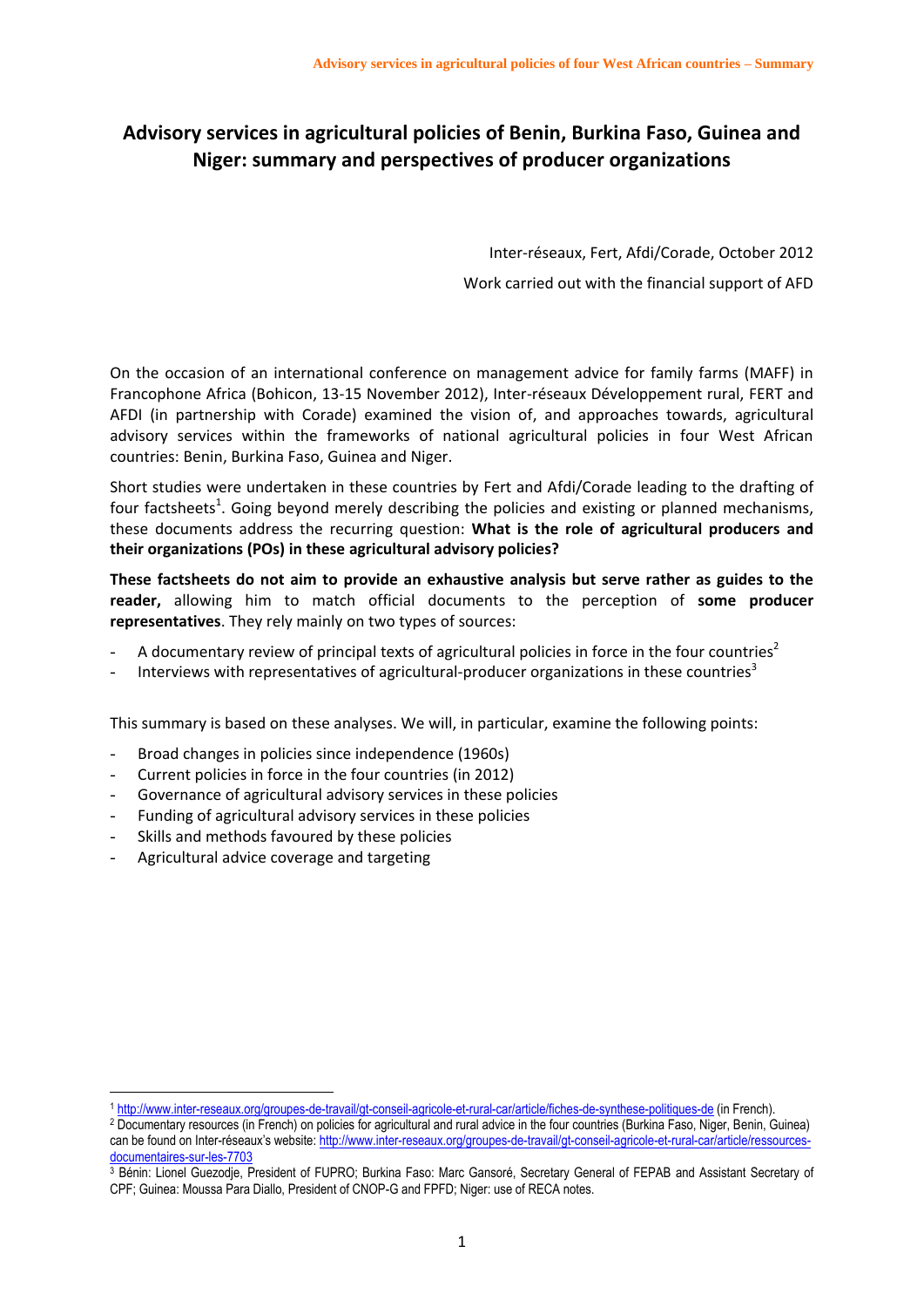# **1. Evolution of agricultural advisory policies since independence: a similar pattern in the various countries**

Considered in broad terms, agricultural advisory policies since independence in the four countries studied are remarkable in their similarities. A wider gaze at the whole of West and Central Africa confirms this finding<sup>4</sup>. Broadly speaking, we find the following sequence:

## **The 1960s: Under State supervision**

Immediately after independence, the States involved themselves directly in the 'management' of farmers, especially those who had turned to cash crops (cotton, groundnuts, etc.). This form of advice was based on the transfer of standardized Western agricultural technology, a pyramidal extension system and a prescriptive control over sectors (supply of inputs, advice, marketing). This approach was strongly opposed because of its cost, its modes of governance and its results. During the same period, development projects became the vehicles of experimentation of alternative advisory systems (such as rural education).

# **The 1970s and -80s: 'Training and Visit'**

The prescriptive approach was gradually replaced in the 1980s by the 'Training and Visit' model promoted by the World Bank, which relied on the Ministries of Agriculture for applying it. This was a more participatory approach to providing agricultural advice. It involved more research, relied on village leaders, pilot farmers and guided tours. However, this approach was not unanimously welcomed: *'The "Training and Visit" (T&V) approach, rigid and standardized, is ill-suited to small farmers and the highly diverse agro-economic contexts that characterize rural African populations. The T&V assigns the producer the role of receiver and intermediary (contact farmer) but it does not involve him in the construction of the "knowledge" being transferred.' 5*

# **The 1980s and -90s: Withdrawal of the State**

In the late 1980s, countries in Africa undertook plans of structural adjustments. For budgetary reasons, these plans resulted in the slashing of State expenditures and reductions in numbers of State employees (including those involved in the agricultural advisory services). The administered economic sectors, in particular the agricultural sector, experienced serious disruptions. Withdrawing quickly from agricultural advisory activities, the State in some cases left this space to the private sector, NGOs or POs and in other cases to a literal void: a complete lack of agricultural advisory services. It is in this space that new approaches such as MAFF (Management Advice for Family Farms), seeking to go beyond the extension services for production techniques to provide more comprehensive advice by taking the farming system as a whole and its economic environment into account, were tried out in some West African countries.

#### **The 2000s: Pluralism in agricultural advice**

In the 2000s, States developed policies and strategies, at the national, sub-regional<sup>6</sup> and international<sup>7</sup> levels which were focused on agricultural growth and poverty alleviation. But their implementation remained problematic. In parallel, the agricultural advice landscape became increasingly marked by pluralism and fragmentation: a wide range of actors dispensing advice in very different ways, reaching varied areas or target populations. These actors included the private sector, projects, NGOs, POs involving themselves progressively in agricultural advisory activities, and even

<sup>4</sup> See article *Grain de sel* (in French)[: http://www.inter-reseaux.org/revue-grain-de-sel/41-42-l-agriculture-en-quete-de/article/50-ans-d](http://www.inter-reseaux.org/revue-grain-de-sel/41-42-l-agriculture-en-quete-de/article/50-ans-d-histoire-du-conseil)[histoire-du-conseil](http://www.inter-reseaux.org/revue-grain-de-sel/41-42-l-agriculture-en-quete-de/article/50-ans-d-histoire-du-conseil)

<sup>5</sup> *Grain de Sel* (in French), *ibid*.

<sup>&</sup>lt;sup>6</sup> Strategic framework for sustainable food security of CILSS; UEMOA Agricultural Policy; discussions initiated by CEDEAO on a common agricultural policy.

<sup>7</sup> Comprehensive Africa Agricultural Development Programme (CAADP); the agricultural component of NEPAD; African Forum for

Agricultural Advisory Services (AFAAS).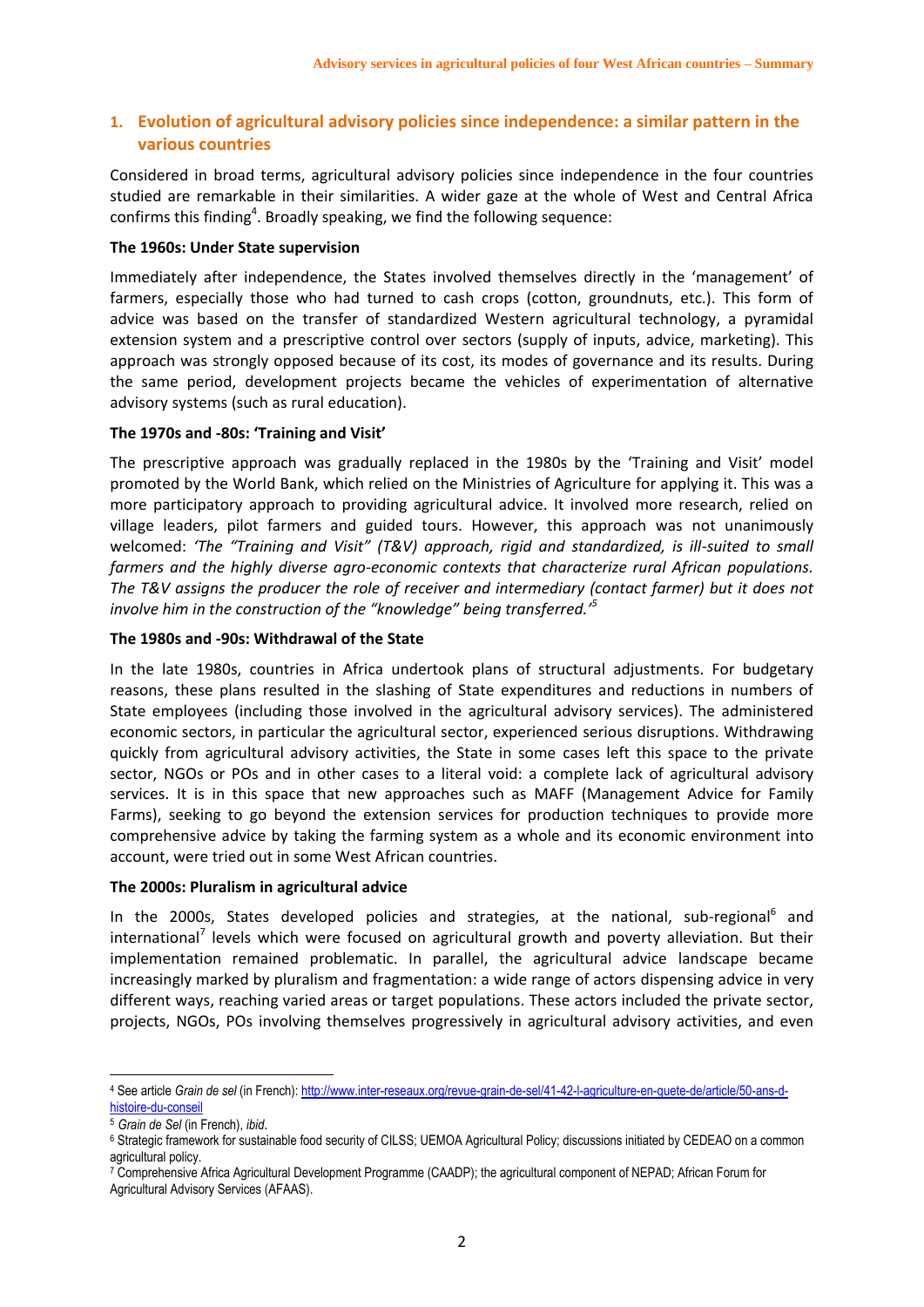the State, trying to reconnect with producers directly. The main concerns related to the quality, consistency and fairness in the coverage of advisory services and systems.

#### **2008: An 'agricultural surge'**

After the food crisis in 2008 and following the publication in the same year of the World Bank report entitled 'World Development Report 2008: Agriculture for Development<sup>'8</sup>, a consensus built up on the importance of reinvesting in agriculture, a sector which all admitted had been left behind. This consensus was not without its ambiguities, most notably on the orientation of public and private investment as well as the relative emphasis to be accorded to smallholdings and to large farms. The fact is that this 'agricultural surge' seemed to coincide with a renewal of advisory policies across these four countries. These national policies were often derived from the direction provided at the African level by the Comprehensive Africa Agriculture Development Programme (CAADP), which includes a pillar of research and advisory systems. Even in the context of an international crisis, this revitalization continues to struggle to be translated into concrete actions.

# **2. Current policies in the four countries (in 2012)**

In recent years, we find that several West African countries have initiated a general reflection on agricultural advisory systems: agreeing that the status quo was not satisfactory, that the advice offered to farmers – both by the concerned ministries and non-State actors – needed to be assessed, and that there was a need for new and better coordinated orientations to be proposed. The choice of the four countries analyzed (Benin, Burkina Faso, Niger and Guinea) is justified by the presence of new and clearly identifiable dynamics.

# **Benin: the White Paper on Agricultural Advisory Services followed by the National Strategy for Implementation of Agricultural Advisory Services (SNCA) (2007/2008)**

In 2004, the Government of Benin launched an in-depth reflection on agricultural advisory services, leading to the White Paper on Agricultural Advisory Services, a real change in the approach to support producers and a guide for all concerned actors. This White Paper was followed, in 2008, by the National Strategy for Implementation of Agricultural Advisory Services (SNCA in French). The SNCA established a more comprehensive agricultural advisory approach than before, one that is focused on the farm. Four types of advisory services were selected for the first phase: the specialized technical advice (broken down by activities), management advice for farms, advice for accessing markets, and advice for local organization and planning. For each type, the roles of every stakeholder were identified. Over the past two years, there has been a growing involvement of POs in this process, reflecting the dynamism of these organizations and the close collaboration with the Ministry of Agriculture, Livestock and Fisheries (MALP).

# **Burkina Faso: the National System for Agricultural Extension and Advisory Services (SNVACA) (2010)**

After a few years of reflection based on a diagnosis of the previous advisory system, Burkina Faso adopted a National System for Agricultural Extension and Advisory Services (SNVACA in French) in 2010. This new mechanism is based on promising principles. It tries to rationalize the support provided to farmers, whether from private advisers or public ones. To avoid a dilution of initiatives, the almost total dependence on donors for advisory services and the lack of advice customized for different farmer categories, a common approach is proposed as well as a programme of continuing training of all types of advisers. This new approach does not break completely with the notion of extension but attempts to empower actors more and better take into account local knowledge

**<sup>.</sup>** 8

http://web.worldbank.org/WBSITE/EXTERNAL/EXTDEC/EXTRESEARCH/EXTWDRS/0,,contentMDK:23062293~pagePK:478093~piPK:4 77627~theSitePK:477624,00.html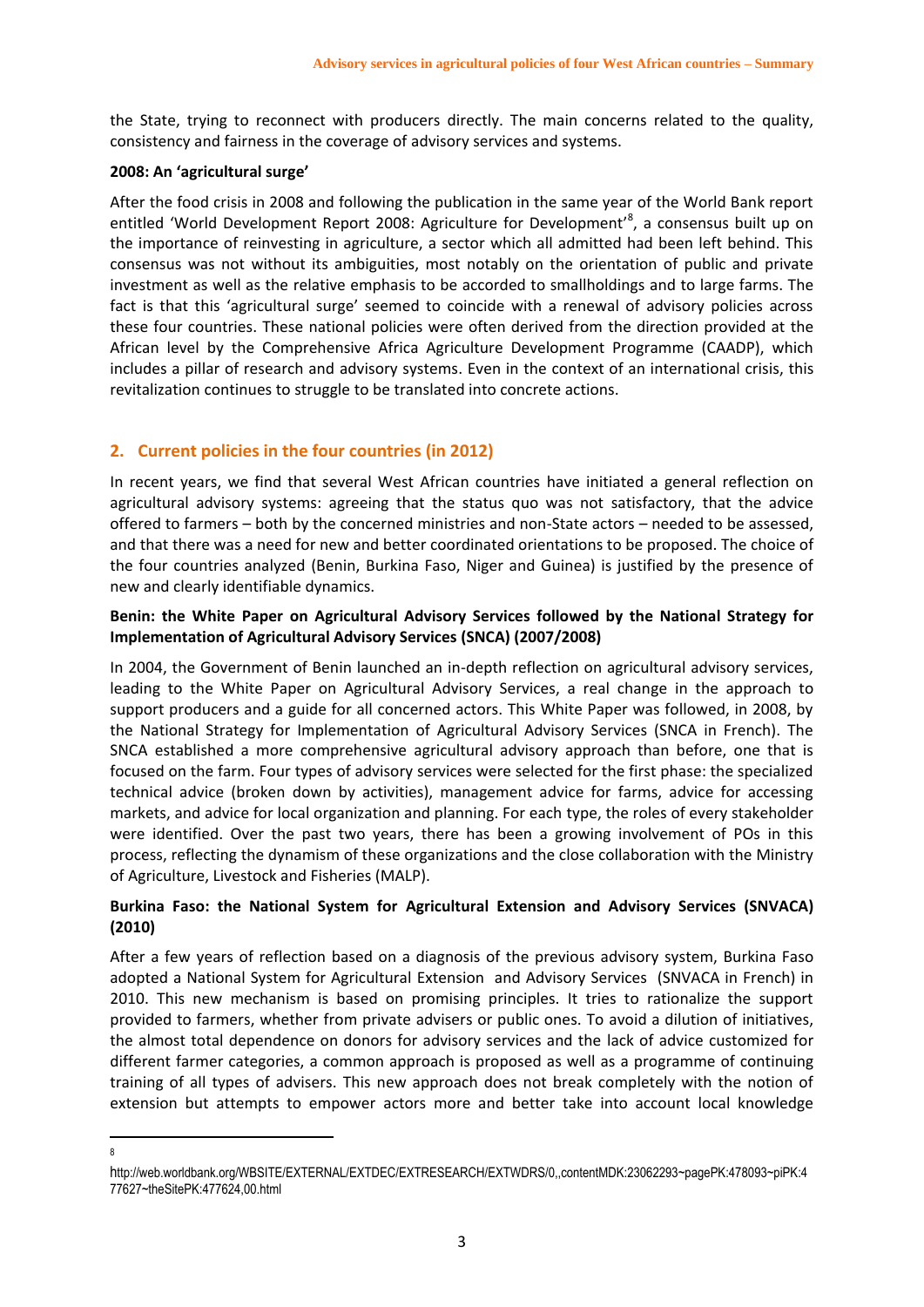(particularly through the identification of contact farmers). However, the POs, especially those that promote MAFF, fear that their proposals have not been taken into account and describe vague implementation modalities that cast doubt on the State's real intentions (fiscalization, agribusinesses)<sup>9</sup>.

## **Niger: Mechanism for Support and Advice (DIAC) (2011) replaced by the '3N' initiative**

In 2011, after several decades of prescriptive control over producers, Niger launched an integrated Mechanism for Support and Advice for rural development (DIAC in French) that is more in tune with producers (better consideration of their needs, involving them in project management) and is market-oriented. The POs were, however, not satisfied with this reform because it does not draw lessons from their experiences, which are not capitalized. They have no real say in project management and disagree with the proposed segmentation of advisory services on the basis of municipalities. Indeed, the mechanism proposes to offer, on the one hand, a public support and advice service to municipalities considered poor (150 municipalities) and, on the other, a specialized support and advice service (on payment basis) to sectors and profitable economic activities in 105 municipalities. The lack of funding and the emergence in parallel of the '3N' initiative (Nigeriens Nourishing Nigeriens) has prevented DIAC's implementation.

# **Guinea: absence of any specific advisory services strategy or mechanism**

No specific advisory mechanism exists in Guinea but intentions take the form of the National Policy on Agricultural Development (PNDA in French, 2007–2015) and are included in the National Programme for Investments in Agriculture and Food Security (PNIASA in French, 2012–2016). The main areas they cover are: improving the quality of public agricultural advisory services (and the training of advisers), enhancing the role of POs in advisory services, a new division of roles between public and private advisory mechanisms, a reform of the training curricula for advisers (private and public), and the establishment of a sustainable financing mechanism for advisory systems. In addition, the National Agency for Rural Promotion and Agricultural Advisory Services (ANPROCA in French) was established in 2011 and accorded the status of independent administrative institution. Its main mission is to develop, implement, monitor and evaluate Guinean agricultural advisory policies and rural promotion policies. This agency includes four cells: training, agricultural advisory services, research and development, and support to farmer organizations.

This brief overview shows that reforms of the agricultural advisory services try to address some major problems recurring in each country:

- the dilution of initiatives and efforts between multiple actors uncoordinated with each other,
- inadequate and unpredictable funding of advisory services,

- the variable quality of advice provided to farmers, depending on the skills of advisers and advisory methods used, and
- finally, the inequality in access to advisory services for farmers.

<sup>9</sup> <http://www.inter-reseaux.org/groupes-de-travail/gt-conseil-agricole-et-rural-car/article/ressources-documentaires-sur-les-7703> (in French)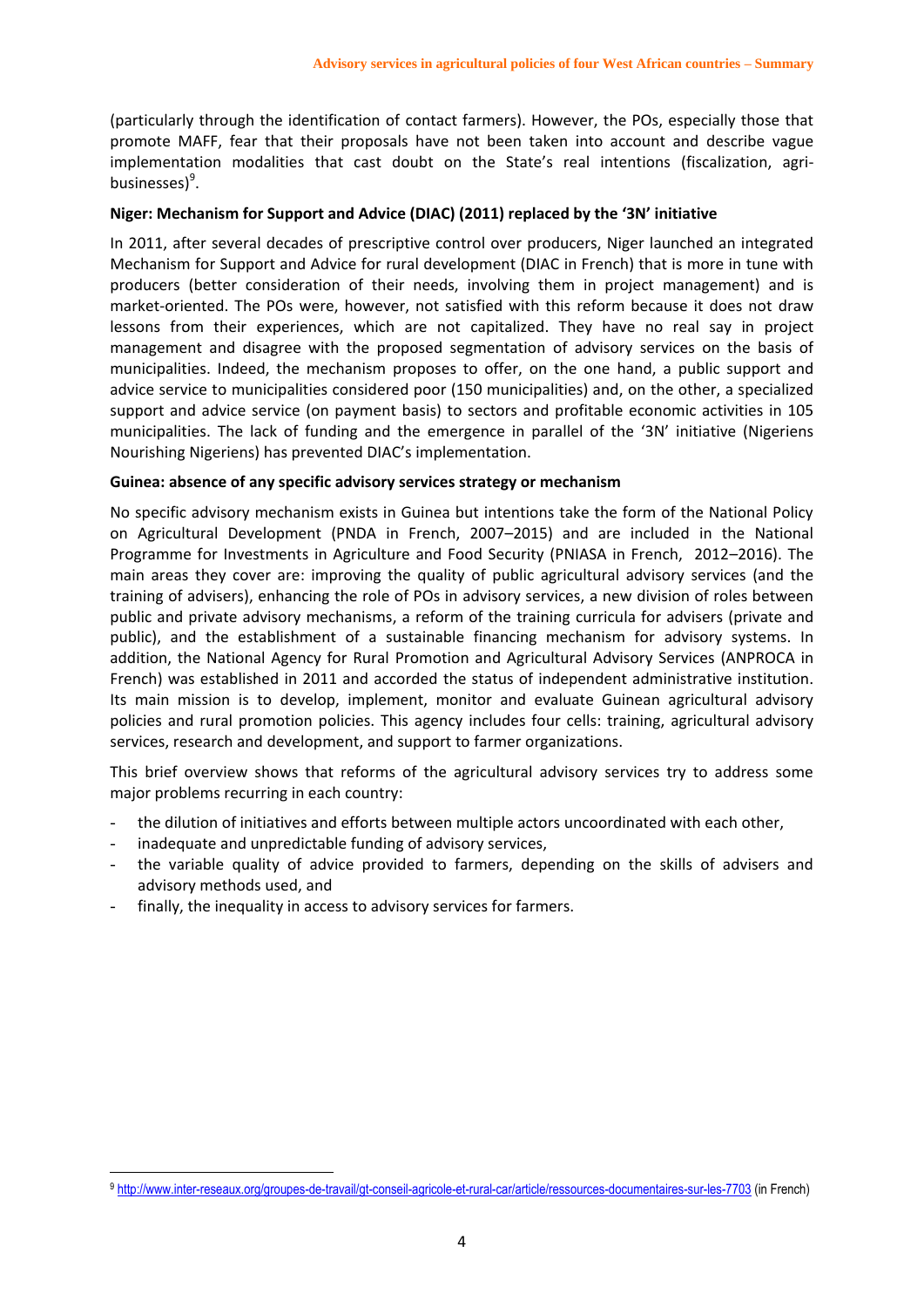# **3. Governance of agricultural advisory services in these mechanisms**

By governance of agricultural advisory services, we refer to the modalities of how the planning, evaluation and coordination of advisory services are determined. It refers to the decision-making processes regarding the delivery of advice, especially the identification of requirements, selection of advisers, contractualization and monitoring of services.

## **Countries amenable to working in consultation with POs**

On the whole, the official texts say that producers and their representatives (POs) should participate in taking decisions on the organization and orientation of advisory services. In reality, however, it seems that the quality of this consultation varies from country to country.

In Benin and Guinea, the ministries in charge of agriculture and the POs collaborate and progress together. Thus, in Benin, the POs were consulted during the diagnosis phase and the drafting of the White Paper and then of the SNCA. And during the implementation of the advisory services, some POs were placed at the heart of projects such as PADYP or PROCOTON<sup>10</sup>. But when the State recruits new advisers, it is to strengthen its own advisory structures, and not those of the POs.

In Guinea, the POs are recognized and supported by the State. Thus, State officials are seconded to producer organizations to strengthen their mechanisms. The Federation of Producers of Fouta Djallon currently has some ten officials from the Ministry of Agriculture in its team. In addition, POs were involved in the development of different aspects of agricultural development policy. Officers within the ministries demonstrate openness to dialogue: POs are listened to and their views taken into account. Nevertheless, reality shows that State presents tendencies of interference and prescriptiveness.

In Burkina Faso and Niger, collaboration between the State and the POs remains difficult. In both countries, the POs queried complained about being invited to consultation workshops at the very last minute, without enough time to prepare. The POs have not been sufficiently consulted during the diagnosis phases and argue that their ideas were not taken into account in the strategies adopted. Experience and know-how acquired by the POs is being underestimated. In Burkina Faso, SNVACA favours, above all, the structures of the Ministry of Agriculture.

There is also a question as to the resources allotted for the consultation. Indeed, in addition to the announcements, the consultation also has a cost, which does not seem to be sufficiently taken into account by the mechanisms involved. Finally, the POs point out that there already exist consultation frameworks in some of these countries which should be strengthened (Niger, Burkina Faso) before considering the creation of new ones.

#### **Who should control agricultural advisory services?**

The four countries express, via their declared policies, their desire to share control over advisory services with POs, either through joint agencies (relatively autonomous and collegial structures, representing both the State and non-State actors) as in Niger or Guinea, or through a scheme of progressive delegation by the State to the POs as in Benin and Burkina Faso. Recognizing the need to further adapt advisory services to producer needs, framers of official policy often emphasize that control should be demand-driven. Thus, DIAC in Niger lays strong emphasis on the expression of the demand and envisages a capacity building of POs to enable them to be able to express this demand. Contractualization of services by producers is also a watchword which recurs in all current policies. POs must express their needs, contract with service providers and monitor the quality of services. This emphasis on contractualization does lead to some questions: At what level should it take place? Who contracts with whom? Contract between advisory service providers and farmers and/or the

**<sup>.</sup>** <sup>10</sup> PADYP: Project to Support Farming Dynamics (AFD); PROCOTON: Programme for Capacity Building of Cotton Producers' Organizations (SNV)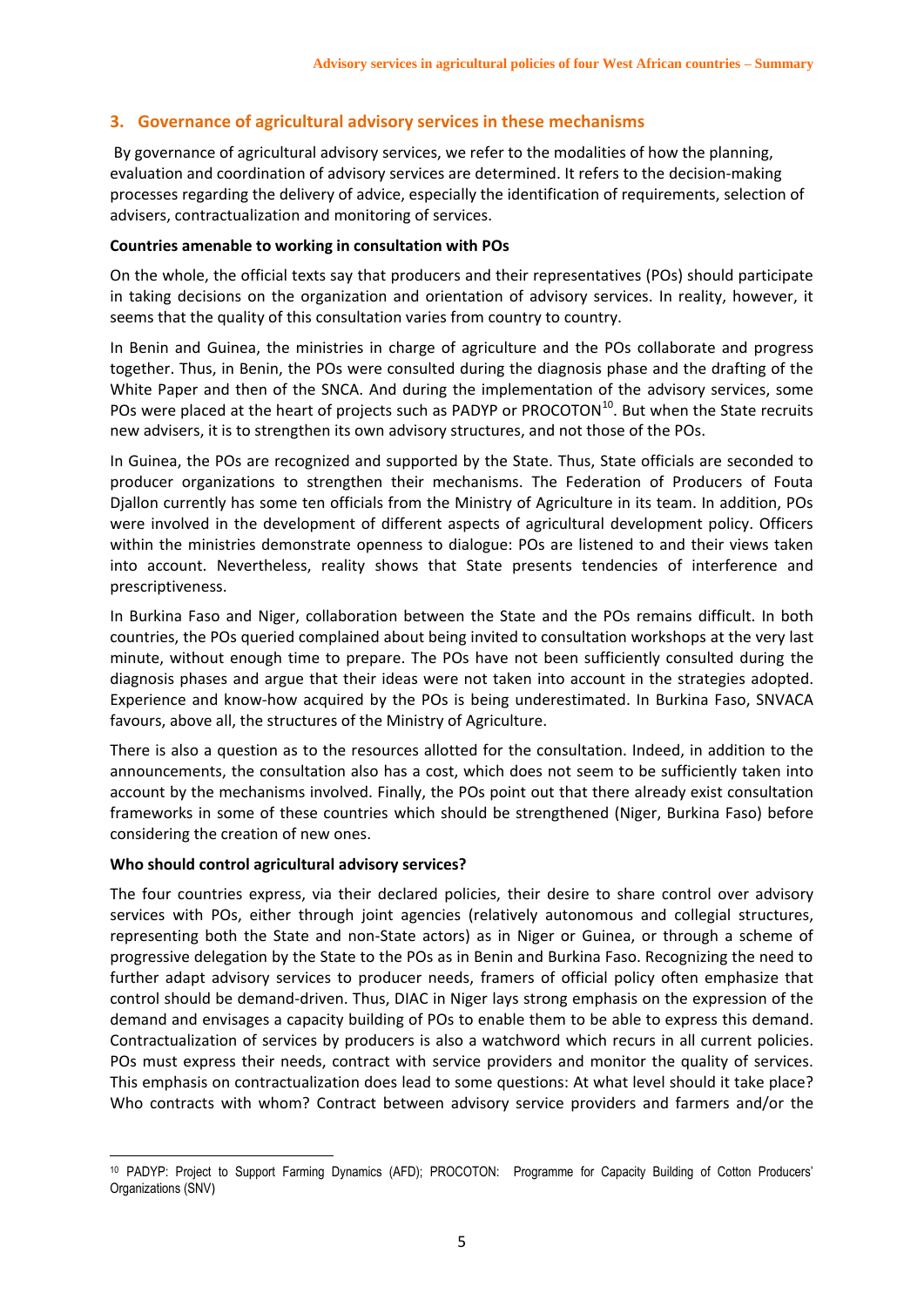POs? Contract between advisory service providers and organizations that are funding the advisory mechanism?

The control of advisory services also raises the issue of the accreditation of service providers and quality control of services. What types of service providers (NGOs, POs, individual service provider) should be authorized to provide management advice for family farms? Are specifications planned that a service provider will have to meet before being approved? Will service providers be monitored and by whom? These questions require answers in order to put a mechanism in place for the shared governance of agricultural advisory services at the national level.

## **Who should provide agricultural advice?**

Current policies identify the State and the private sectors as the main advisory providers. Indeed, despite its announced withdrawal, the State continues to be seen as a provider $^{11}$  of agricultural advisory services. This role of the State leads the POs to ask: What specific role do the States assign to themselves? Aren't States seeking to 'return' to the agricultural sector by providing advice directly to farmers? At the same time, the private sector is clearly identified in policy documents as a way forward. However, the POs are rarely included in the definition of 'private sector' and express concern about advisory services being entirely entrusted to other non-State providers: advisers employed by them, service companies, companies connected upstream or downstream with certain sectors (suppliers of inputs, buyers, processors, etc.). And finally, the POs seem to be marginalized in the operational aspects: they are seen more as applicants, beneficiaries of advisory services and organizations to be consulted when designing the offer. In practice, however, some POs have already become providers of advisory services and would like to continue positioning themselves as such. In Guinea, the PNDA envisages the gradual delegation of responsibilities of providing agricultural and rural advice to POs in addition to involving them as interlocutors in the political and social dialogue on the rural sector. In Burkina Faso, the POs feel that an inherent competition exists with the private sector in offering advisory services.

As far as the governance of advisory systems is concerned, the issue has been correctly framed by the State: it is a matter of i) giving more weightage to the producers themselves in decisions relating to advisory services so that the advice is more suited to their needs and ii) streamlining the advisory services offered to farmers, which currently remain few in number and uncoordinated. The proposed solutions, however, do not satisfy the POs; they want to play a more important role and be part of the implementation of advisory systems in the same way as private service providers.

# **4. Funding of agricultural advice in these mechanisms**

With the exception of certain sectors which are especially well-organized and supported by the States, agricultural advice in West Africa has until now been funded mainly by international aid, with States employing a number of field staff, often without adequate resources. Advisory systems suffer – as do other services destined for farmers – as a result of the inadequate and unpredictable funding allocated to them. New policies seek to overcome this situation, mainly through two principles: participation of producers in paying for advisory services and the centralization of funds (existing or to be recovered eventually from sectors) in special instruments with autonomous management: the 'development funds'.

#### **Planned mechanisms and funding instruments: the development funds**

In their policy documents, all the countries envisage the establishment of agricultural development funds financed jointly by the State, donors, sectors, and POs. In these four countries, the national agricultural development funds are wholly or partially devoted to agricultural advisory systems. Beyond just the centralization of national or international resources, these funds are also planned to

**<sup>.</sup>** <sup>11</sup> The Beninese government recruited 850 advisers in 2007, mainly for supporting the cotton sector.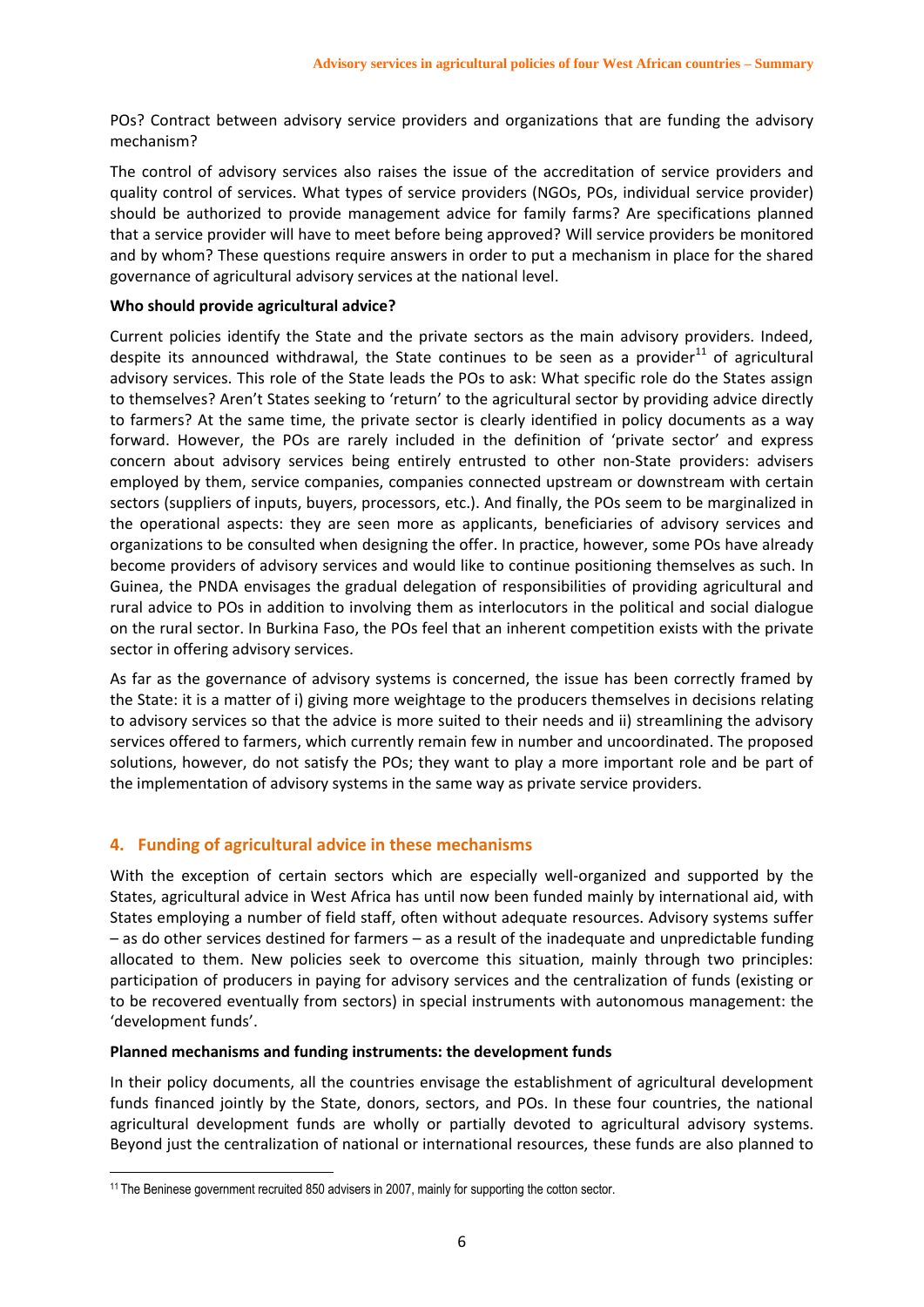rely on parafiscal taxes<sup>12</sup> on certain sectors and duties on imported goods (Benin, Niger). Even though estimates of funding needs exist, the documents studied during this present work do not provide any clarity on the resources that will be made available by the States and their partners. In theory, producers or their organizations may apply to these funds for funding of services including advisory services. However, to date, no fund has been created, so the issue of funding advisory services remains still unresolved $^{13}$ .

#### **Participation by beneficiaries in paying for advisory services**

This general principle appears in all the documents studied. However, the modalities of this participation are not spelt out: What type of producers will have to bear these costs? Which agricultural products will be targeted in particular? Which organizations will have to contribute and on what basis? Will producers and their POs be able to afford co-financing? POs have varying positions on this principle. Some POs, particularly in Guinea, consider advisory services to be inherently public and therefore to be funded by public resources. Others, such as those in Benin, accept the idea of contributions by producer organizations (either via sectors or directly by the POs), but not by individuals.

# **5. Skills of agricultural advisers and methods promoted in these policies**

The job of an agricultural adviser is not easy; it requires him to have many specialist skills. Rural development agents in the countries studied are insufficiently trained in these skills due to a lack of suitable training courses. Discussions are underway in each of these countries on adviser training strategies, including modules for initial training as well as for building up existing capacities. In the official documents, the issue of recognition, training and accreditation of human resources, in particular of those belonging to the private sector, seems to lack clarity. In Niger and Burkina Faso, in particular, no thought has been given to the status of private-sector advisers as opposed to that of government advisers.

These four countries clearly do not think the same way about agricultural advisory services. Agricultural adviser, interface-adviser, officer providing support and advice, extension worker, farmer extension worker: visions of all these human resources to mobilize and the methods to use vary from one country to another. These differences have a direct impact on the advisory approach and methods used in the implementation.

**In Niger and Burkina Faso, the change in the vision of what advisory services should be or can be is not yet clearly discernible** in the policy documents of their Ministries of Agriculture. Advisers are called 'extension or training agents' in Burkina Faso and 'officers providing support and advice' in Niger. In Burkina Faso, the documents mention farmer extension workers as advisory stand-ins in areas where State agents are absent, but are silent on their specific roles and possible remuneration. 'Extension' in the traditional sense of the term is still present in the policies of these two countries, even though they also emphasize the demand-driven approach. In Burkina Faso, the new system is expected to be based on several methods: participatory technology development (PTD), centres of experimentation and technological innovations (CETI), farmer field schools (FFS) and model-farm units, and management advice for the farm (MAF).

**In contrast, in Benin and Guinea, a real change in approach is reflected in the policy documents.** Field agents are called 'agricultural advisers' in these two countries. In Benin, the documents propose that there be a single point of contact for the farmer. This contact person is responsible for

<sup>12</sup> Parafiscal tax is tax levied for a specific purpose, i.e., a tax or a mandatory fee on a specific product or service by which a government raises money for a specific purpose (here the agricultural profession). The money raised is usually paid to a body other than the national tax authority (here the development funds). It is an exceptional tax in this regard.

<sup>&</sup>lt;sup>13</sup> In Burkina Faso, there is a lack of clarity on the functioning of these funds and how disbursements will take place. This is resulting in an ever increasing concern on the part of POs on the actual accessibility of these funds.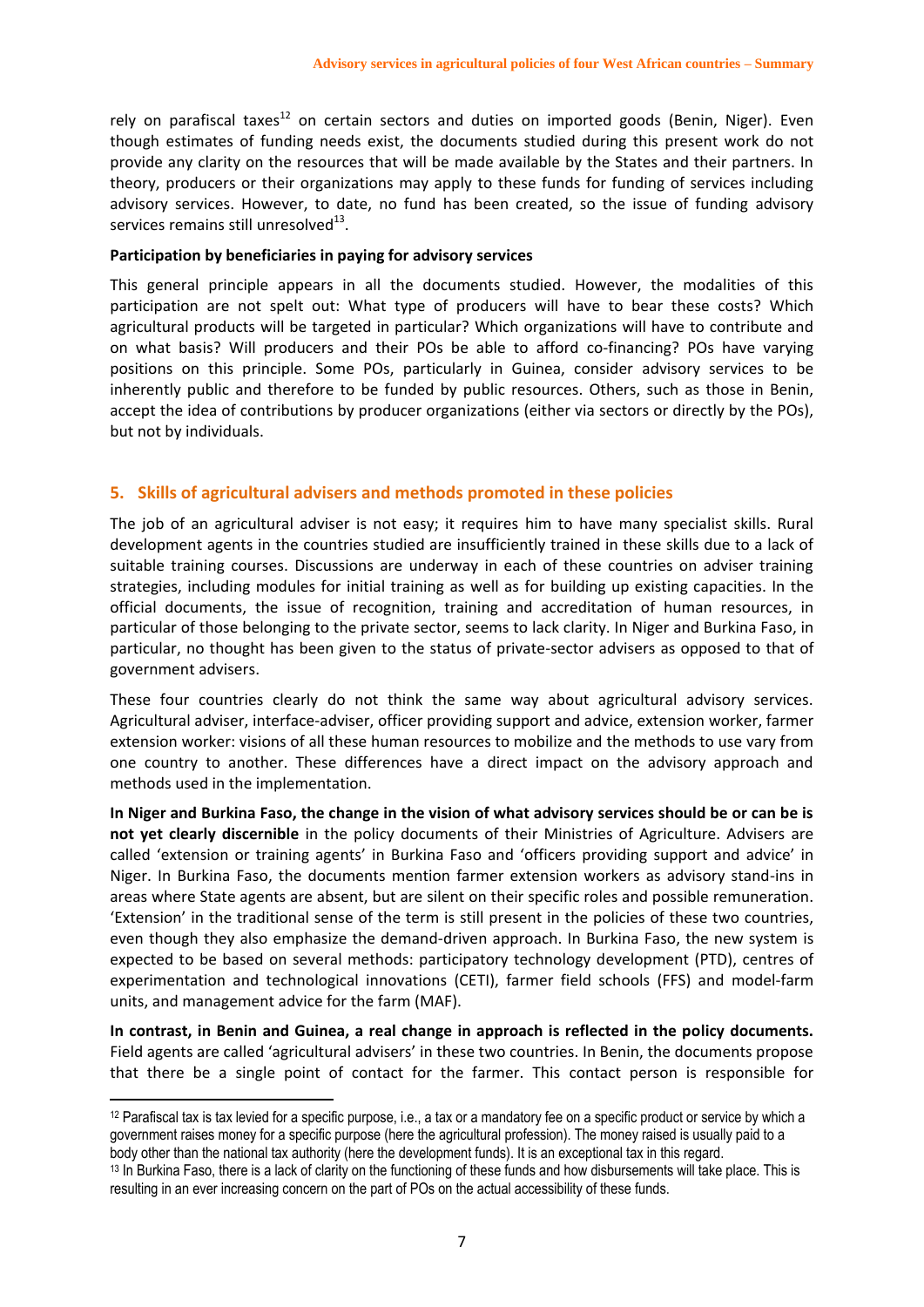organizing the advice and summoning the expertise required (e.g., technicians) as and when required by the farmer. Having a generalist profile, with social science knowledge and a good understanding of management tools, he can be from the private or the public sector. The Beninese White Paper discusses different types of advisory services and one of them is clearly in tune with the fundamentals of the Management Advice for Family Farms (MAFF) defined in 2001 at Bohicon. This type of advisory service is defined as 'a process of methodological support for farmers in taking and implementing decisions. It takes into account a farm's overall situation and seeks, in consultation with the farmer, a path of improvement that often extends over several years.' For Benin, extension is only one tool of agricultural advice.

The thinking on advisory methods in these countries is certainly linked to the quality of consultation with the POs on the topic. We note, for example, that the latter work closely with the Ministries of Agriculture in Benin and Guinea. In both countries, these ministries are kept well-informed of advisory experiments being conducted outside their ambit. In Burkina Faso and Niger, on the other hand, similar PO endeavours are poorly known and little valorised by the State.

# **6. Geographic coverage and targeting of farms by agricultural advisory services**

What farmer categories do these four countries seek to reach through advisory services? This is a crucial question and it can serve as an indicator of policy orientations that are sometimes not clearly spelt out in the policy documents. In all policy documents, all farmers are envisaged to be provided advice, without any discrimination.

And yet, in Burkina Faso, the POs claim to have observed that, on the ground, the advice provided by the Ministry advisers is directed more towards agro-entrepreneurs and the best-equipped farmers. These Burkinabe POs also state that the objective of certain forms of advice is to make agriculture taxable: the State seeks to obtain farm data through the promotion of training in filling in statisticaldata notebooks.

In Niger, the POs complain about the differentiation between the 'rich' municipalities (wellintegrated into agricultural supply chains or with irrigation facilities) and 'poor' municipalities (underdeveloped). The State considers that the producers in municipalities which are part of supply chains and undertake profitable economic activities can enter into contracts directly with service providers and contribute financially to the service, while the producers from poor municipalities, forced into subsistence, deserve the benefit of State support. According to these POs, municipalitybased targeting does not reflect farmer realities and State support should rather be based on criteria related to production systems.

Finally, the issue of geographical coverage and targeting of farms for receiving advisory services comes back again to the question of funding. Indeed, the unanimously agreed upon principle of participation by farmers in paying for advisory services, i.e., the principle of 'payment-based' advisory services, however legitimate it may be, results in the concentration of advisory services for solvent producers, which is a drastic political choice .

#### **Conclusion: observations and questions**

The West African countries are facing considerable challenges as far as agricultural advice is concerned. During the survey part of this study, an official of a Burkinabe PO summarized his perception thus: *'At one time in my village, there were four State supervisors who supported and accompanied the farmers without any compensation. Today, there is only one (for 25,000 residents!) and one has to pay for his travel based on the distance he has to travel.'* What can we conclude at the end of this overview of agricultural advisory policies in force in four countries?